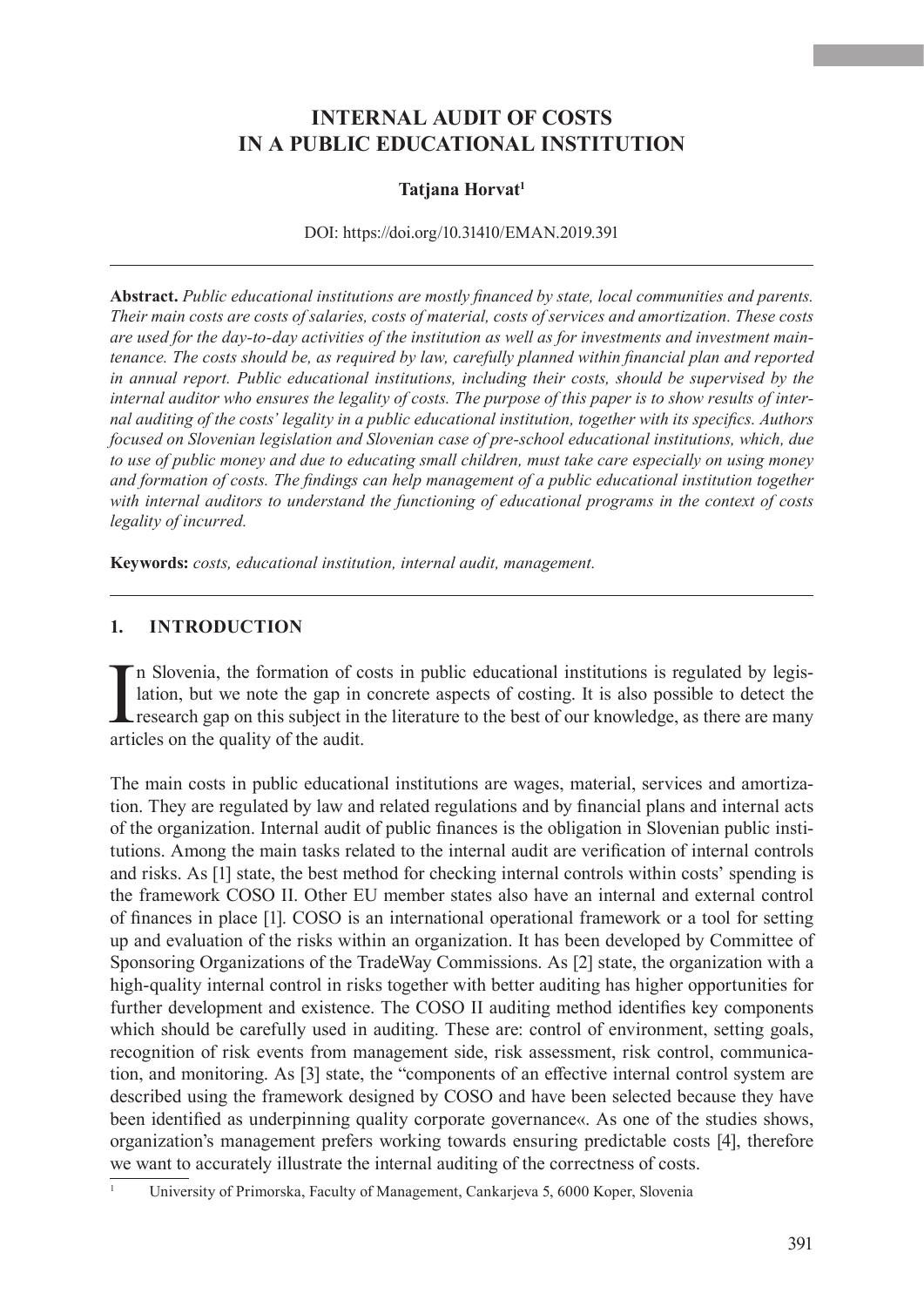# **RESEARCH QUESTION AND METHODS**

The following research question has been designed*: Which risks of costs do not comply with regulations for educational public institution?*

In our study we made internal auditing with using components within COSO II framework. We wanted to find out which risks could be hidden inside each component of COSO II, and which internal controls or actions should be taken by an organization in order to have costs in line with regulations. Risks within the sixth component of COSO II relate to specific costs of an organization, so we have identified potential specific risks in this component and checked them. Risks within other components have been determined with the help of regulation on internal control of public finances in Slovenia (in Slovenia the main regulations are Law on preschool educations, Public finance Act, Guidelines for State Internal Auditing, Rulebook on the methodology for pricing programs in kindergartens, Rulebook on norms and personnel conditions, Act for Accounting).

## **3. RESULTS**

Below, the results of a singular study of an internal audit case of costs in a public educational institution in the first half of the calendar year 2018 are shown. The risks inside of each component of COSO II, together with the fact which internal controls or actions should be taken to reduce the risk of unregulated costs in the observed organization are exhibited.

First component of COSO II - Risk of internal environment:

In the organization, the following risks have been checked. At each risk, the activities or internal controls that we verified, have been recorded in order to verify whether the organization provided if the risk related to the illegality of the costs would not materialize.

- Risk of misallocation of authorization and responsibilities in the process of creation of organizational costs: It has been found out that the following internal acts are in place and adopted: act on the job classification system, the accounting rules, rules on circulation of accounting documents.
- Risk of unsettled system of replacing responsible persons in the process of creating costs within organization: It has been found out that a register of presence and absence is regulated.
- Risk of failure in performing tasks for implementing the objectives of the organization: It has been found out that the annual work plan, the financial plan, and the annual report, which all contain tasks for the implementation of the objectives, are adopted. This is also possible to be found out from the sample of the minutes of management board's sessions.
- The risk that the organizational structure, responsibilities and competencies of employees in the organization are not clearly defined: It has been found out that these are regulated in the adopted internal act on the job classification system.
- Risk of inadequate number of employees and qualifications for creation of organizational costs: Based on the number of enrolled children in the educational institution, it has been found out that the number of employees for the implementation of all activities and internal control procedures in the field of formation of the costs of organization's activities, is as it is required by the norms.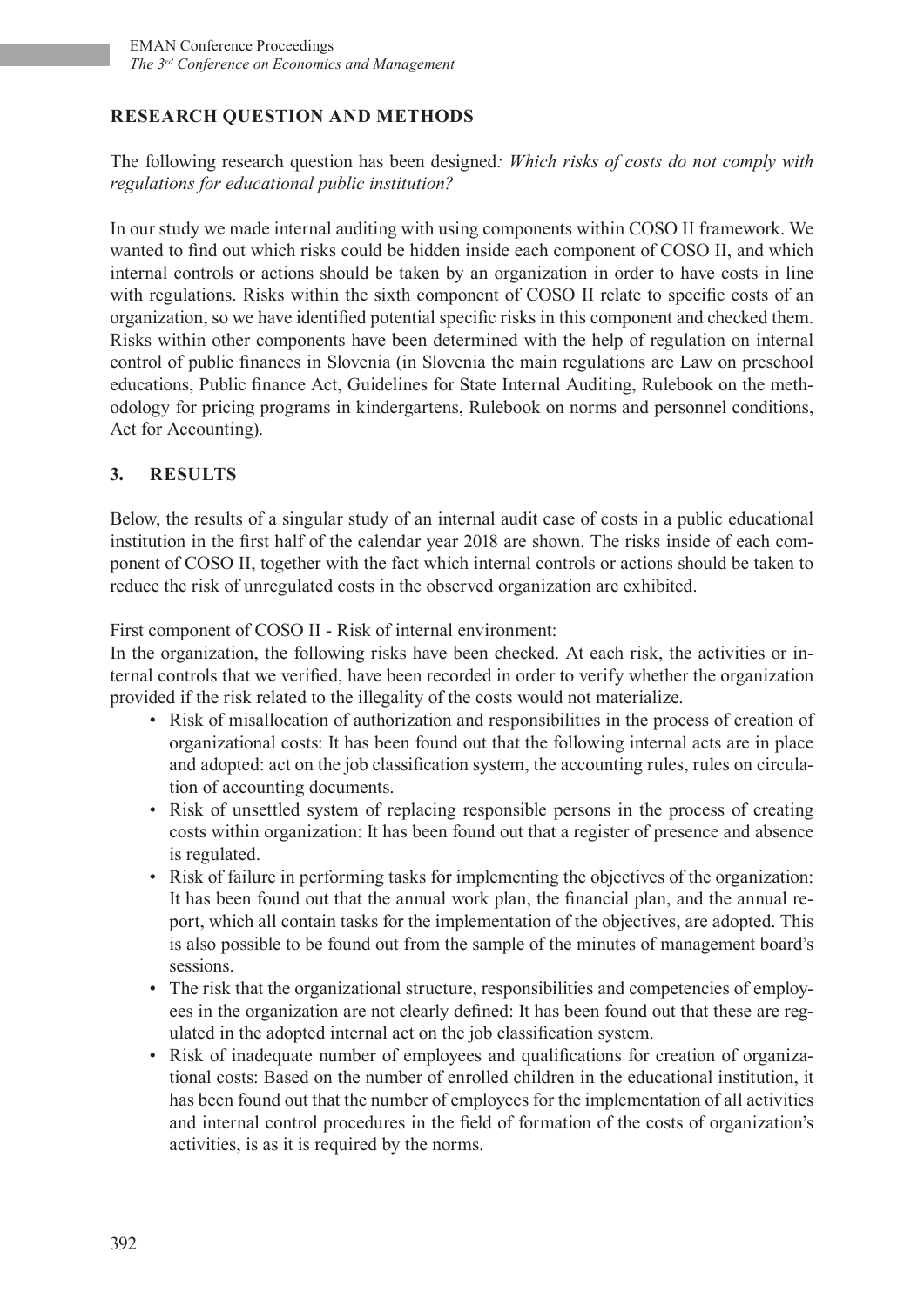Second component of COSO II: Risk of inappropriate goals. Here, three additional risks have been checked:

- Risk of non-existence of long-term and short-term goals: It has been figured out that they are written in the development plan, in the annual work plan, in the educational plan and also in the financial plan of the organization.
- Risk of non-rescheduling of long-term and short-term objectives: Based on interviews and reviews of the main documents on the operation of the organization, we find that there are no interim reports on tracking the achievement of targets or other similar reports.
- The risk that the employees are not familiar with the long-term and short-term goals of the kindergarten: From the meeting minutes, conference minutes, annual work plan and pedagogical obligations, it has been found out that the employees are acquainted with these goals.

Third component of COSO II: The risk of not recognizing risky events by the management. Here one additional risk has been tested:

• The risk that management does not detect unwanted events related to the process of generating the costs of the activities as well as the proper use of organizational costs: It has been figured that these risks are defined in the risk register and in the annual report.

Fourth component of COSO II: Risk of inadequate risk assessment. Here, four additional risks have been checked:

- Risk that the organization does not yet have a risk register established: It has been figured out that the risk register had been produced and signed.
- Risk that the organization does not review and update the risk register: It has been figured out that the risk register has been updated since December 2017.
- Risk that the organization does not have a risk register within the audited area: It has been found out that the risk register has also been conducted on the legality of the organization's costs.
- Risks that employees, participating in organizational costs, are not aware of the risks associated with organizational costs: It has been found out that there are signatures of employees involved in the process of creating costs of activities, in internal acts and in the register of risks in the field of formation of costs within activities of the organization.

Fifth component of COSO II: Risk of inadequate risk assessment. Here, one risk has been checked:

• Risks that no specific risk response and neither internal controls on the legitimacy of organization costs are defined: It has been figured out that this is determined in the risk register, the annual report, the internal auditor's report of the previous year, as well as in the reports of other supervisory authorities (Budget Supervision Office, ...).

Sixth component of COSO II:

• Risk of inadequate controlling activities of the organization. Here, the risks in several phases of the legality of organization's costs have been checked: from cost planning, provision of cash for dedicated costs, and cash management up to the use of cash for legitimate costs defined by law [5]: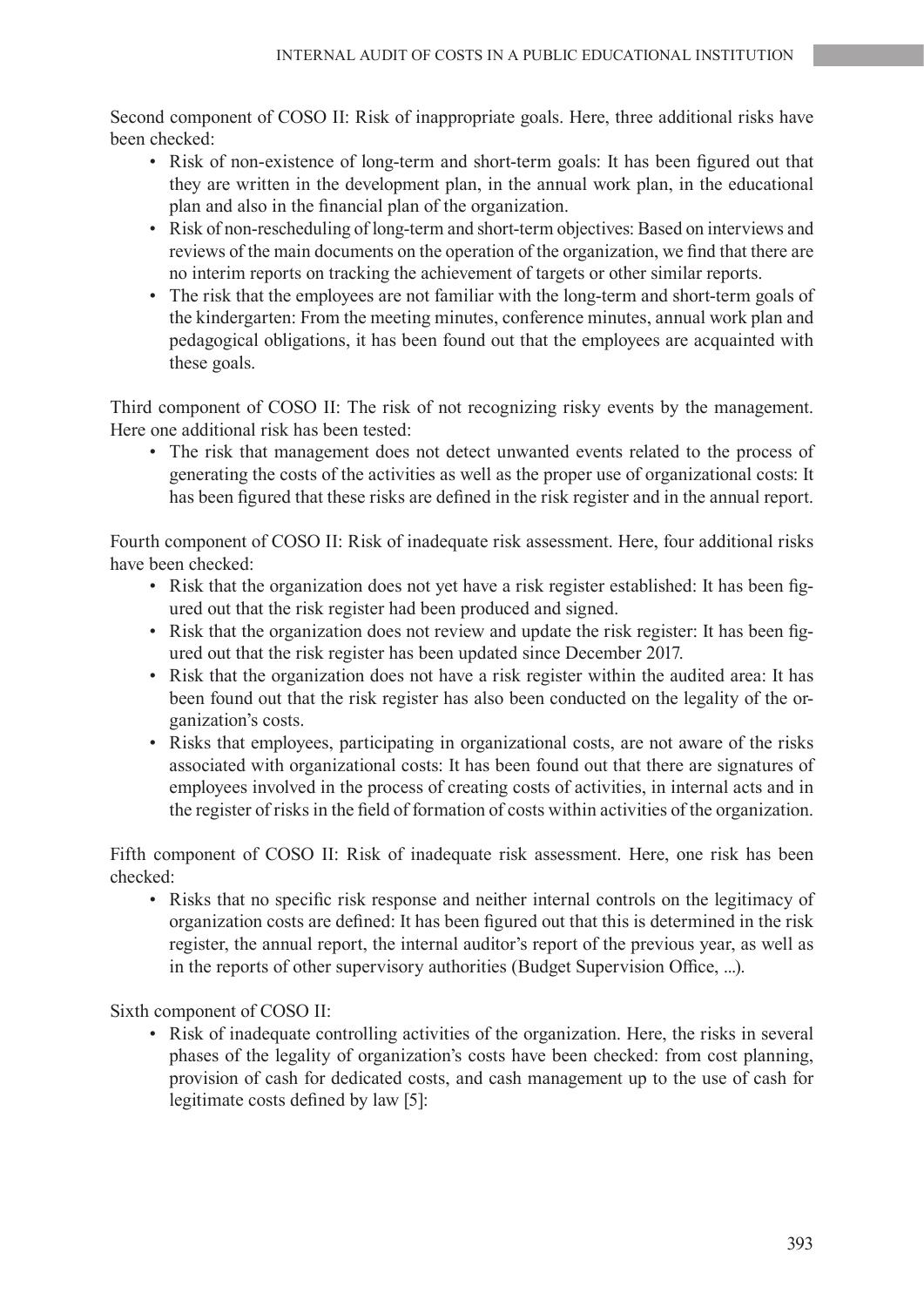# *Initial phase: planning and preparation of bases for formation of cots:*

- Risk of inadequate planning documents, meaning that the organization does not have planning documents: It has been found out that there are development plans, annual work plan, financial plans, and a contract with the municipality on financing activities.
- Risk of inadequate internal instructions / policies relating to the financing of activities, meaning that the organization does not have these instructions or policies: It has been found out that there are accounting rules, the rules on circulation of accounting documents, the act on the systematization of jobs, and the founding act.

# *Provision of cash funds:*

- The risk that the provision of cash (claim settlement and maintenance) is not carried out in accordance with the financial plan: It has been found out that there is no formal evidence of this.
- The risk that an invoice is formally and / or in substance inadequate: It has been found out that invoices exist for the municipality, the ministry and the renter of premises, where the sample of invoice is formally and in substance compliant with the legislation.
- Risk of not sending invoices in a timely manner: It has been found out that there is a time record of invoices for the municipality, the ministry and the renter of the premises.
- Risk of incorrect recording and disclosure of funds received: It has been found out that there are adequate accounting records.
- Risk of no monitoring of money transfer: It has been found out that there are weekly printouts of inflows and outflows of amounts to the sub-account at the Public Payments Administration (hereinafter referred to as the PPA), where payment transactions take place.
- Risk of non-recovery of receivables from sent invoices: It has been found out that there are instructions on the recovery of claims and Prints of Open Call Forms.
- Risks that there are no records and adequate posting of receivables: It has been checked that there is a group of accounts named "12 - short-term receivables to customers" and instructions for the recovery of claims.

## *Cash management:*

• Risk that the organization does not monitor the solvency and needs of the activity: It has been found out that there is no document containing records of plans and the realization of the cash flow plan.

## *Use of cash:*

- Risk of unintentional use of cash: On the basis of documents and interviews has been found out that the authorizations and confirmations of the regularity of the underlying transactions have been established.
- The risk that the record of employees for the purpose of paying salaries is not complete and not signed: It has been found out that there are monthly records of employees, signed by the management of the organization.
- Risk of incorrect input of data as the basis for calculation of wages: It has been found out that software-program control is in place when entering data.
- Risk of irregularities in the payment of salaries and the recording of salaries in the general ledger: On the sample of salaries it has been found out that the correct calculation of salary is recorded in the general ledger.
- Risk of non-establishment of a record of collecting needs and procurement of material, small inventory and services for the performance of public services: It has been found out that a record of procurement of material, small inventory and services is provided for.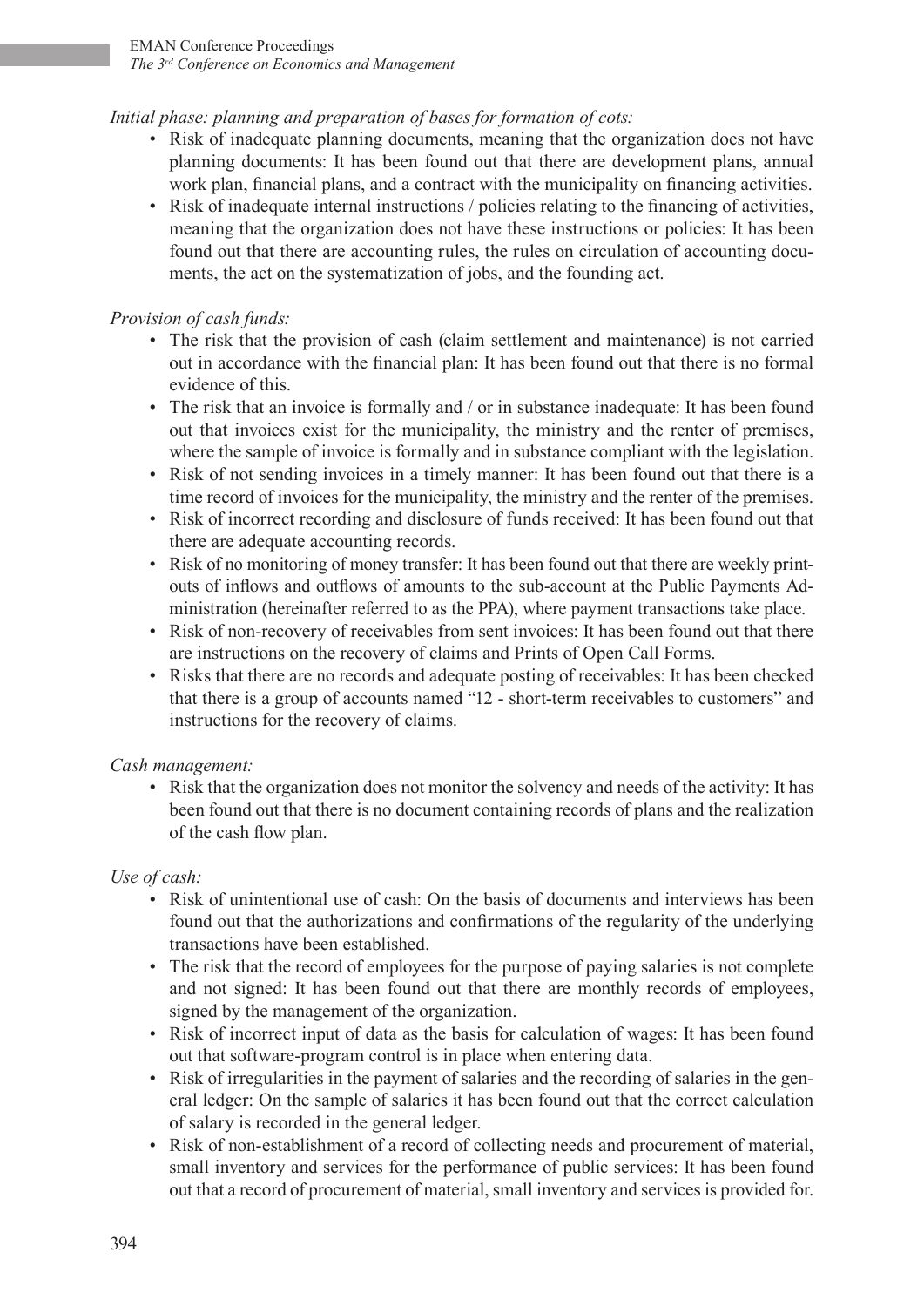- Risk of receipt of invoices from suppliers without appropriate accompanying and validated documentation: Based on documentation and interviews, it is established that the authorizations and confirmations of the accuracy of the business events have been established, the separation of the duties of incompatible events with the internal rules has been established, and the management of the book of received invoices is in place.
- Risks in the payment of invoices to suppliers, such as failure to approve business events; incorrect input of data as the basis for paying invoices to suppliers; late payment: It has been found out that there are signatures for the authorization of business events; that on the sample of invoices correct entry of data is established which are the basis for payment of invoices to suppliers; Timely payments are identified on the sample of invoices.
- Risk of incorrect book-keeping of received supplier receipts: It has been found out that software-program control of data entry in analytical records and general ledger accounts is in place.
- Risk of incorrect book-keeping of paid suppliers' accounts: It has been found out that software-program control of payment orders for the PPA and the recording of material payments, fine inventory and services according to the rules for public educational institutions, are established.
- Risk of receipt of invoices from investment providers and investment maintenance without appropriate supporting documents and approved documentation: The sample of accounts showed that the authorizations and confirmations of the regularity of the business events have been established and that the management of the book of received invoices is in place.
- Risk of incorrect book-keeping of paid-in investment company accounts: Software-program control of payment orders for the PPA and record keeping of investment payments and investment maintenance according to the rules for public educational institutions has been established.

## *Final phase: Reporting:*

- The risk that the content and dealing with the annual report are not in accordance with the regulations: Compliance of the content of the annual report with the legislation has been checked. It has been found out that its content is appropriate for the annual report to be considered at a meeting of the council of the institute within the relevant deadline and that there is a decision of the board of the adoption of the annual report.
- Risks that there is no business analysis available and that the organization does not monitor and compare regularly the planned and achieved revenues and expenses / costs: There is no analysis of operations in the annual report, nor are there any monthly or other interim reports on the operations of the organization.

Seventh component of COSO II: Risk of inadequate information and communication:

The risk that external information and communication of the management is ineffective: Based on the records of the organization, it has been found out that the management communicates with parents' council, council of the institution, mayor, department of social services in the municipality, and with the ministry responsible for education.

Eighth component of COSO II: Risk of inadequate monitoring of all internal control components:

• The risk that the management of organization does not take into account the findings of other controls: Based on reports, it has been found out that the management takes into account findings of internal auditors and adopts recommendations of the latest internal